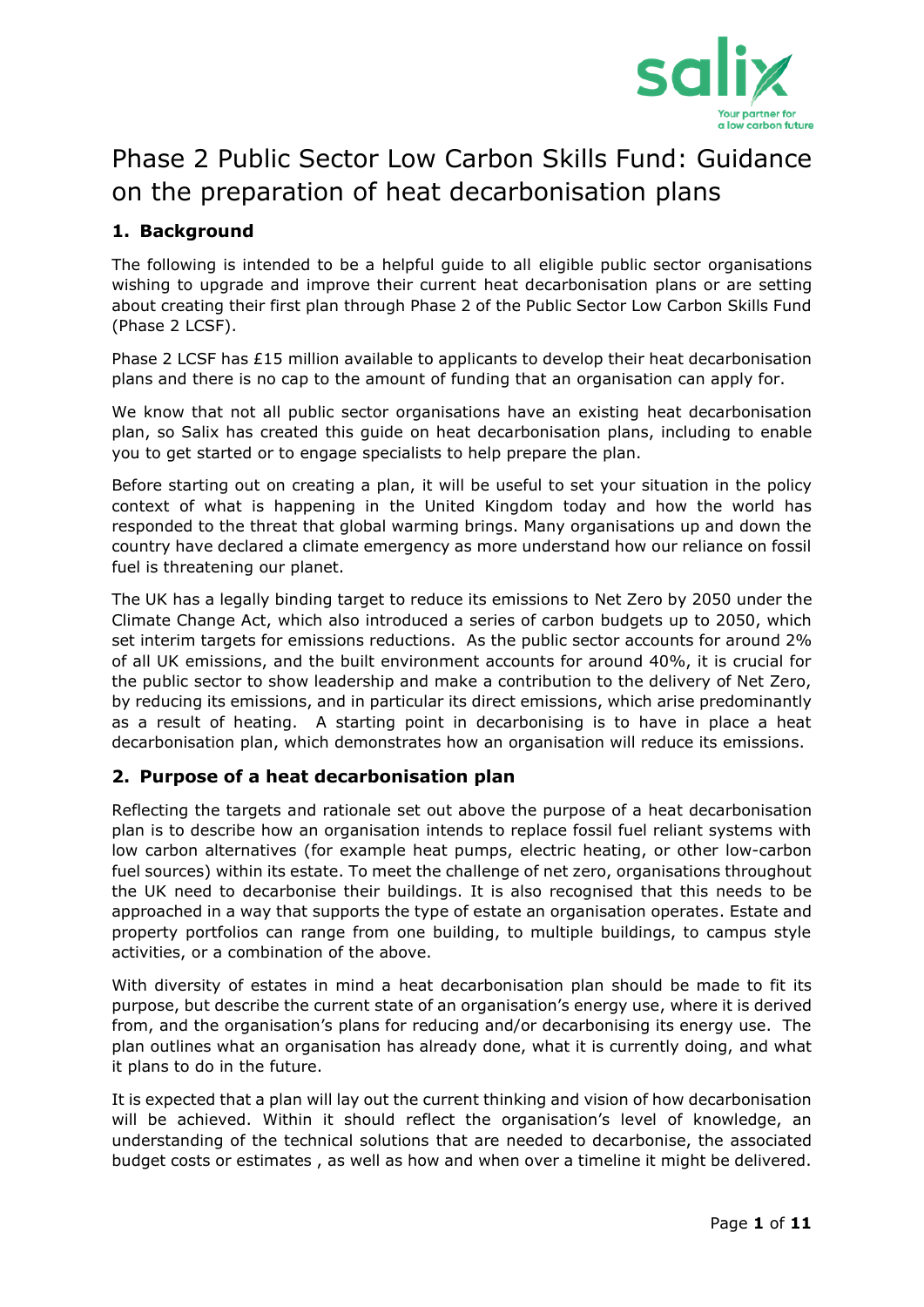

It is expected that an early plan will provide information at a very high level, and could incorporate feasibility studies as the next step, or be more mature, and detail the implementation of measures as the next step. A decarbonisation plan is a live document and should be updated to reflect the current status and to track progress.

## **3. Purpose of the Phase 2 Low Carbon Skills Fund**

Phase 2 LCSF enables public sector organisations to access grant funding to help them produce a heat decarbonisation plan. If you do not have either the resources or the skilled personnel needed to complete a heat decarbonisation plan, you can apply for funding to either produce an entire plan, or develop an existing one.

For a list of the organisations eligible to apply, please see the '[who can apply](https://www.salixfinance.co.uk/P2LCSF_Who_Can_Apply)?' section on the Salix Finance website.

## **4. Guidance on writing a heat decarbonisation plan**

#### **Purpose, sign off and summary of technical solution/or how to achieve the solution**

It is useful to set out the purpose of your heat decarbonisation plan, and why are you proposing it. How is this plan going to contribute to the goals of your organisation and the UK? Why is it important for your organisation and how has this plan been agreed through your governance procedures? The purpose can outline the ambitions of the organisation and what would need to be completed to achieve net zero. It would therefore be reasonable to think that this plan will be endorsed and signed off by an accountable officer (e.g. the authorising official for the grant) in the organisation.

It is also useful to set out your overall vision of how net zero is going to be achieved. This should be described in a whole system context, taking into account the interactions between the different elements of a building.

It should reflect on the benefit of improving building fabric, requiring a lower cost heat solution, hence potentially reducing the need to upgrade the whole heating system.

It needs to recognise that changing your heat load to an electric source will increase the local network demands, and that there could be some local constraints that could be managed by the implementation of other measures.

It should recognise where you are on the journey – just beginning or getting ready for delivery and think about what the next steps are, and how you are going to achieve them with budget costs.

It may well be that you don't intend to complete all the elements through one project or with one contractor, so should also provide an explanation of how it is going to be delivered, so that the delivery of, individual projects as well as the whole programme can be understood.

## **Heat decarbonisation plan – The Introduction**

Using the introduction section to provide a summary of your organisation's current situation and set your plan in context.

This includes what the organisation's estate looks like and setting out a summary of what is included within the scope of this decarbonisation plan (you may wish to link it to other documents/strategies, roadmaps or plans you have). You should describe the estate, its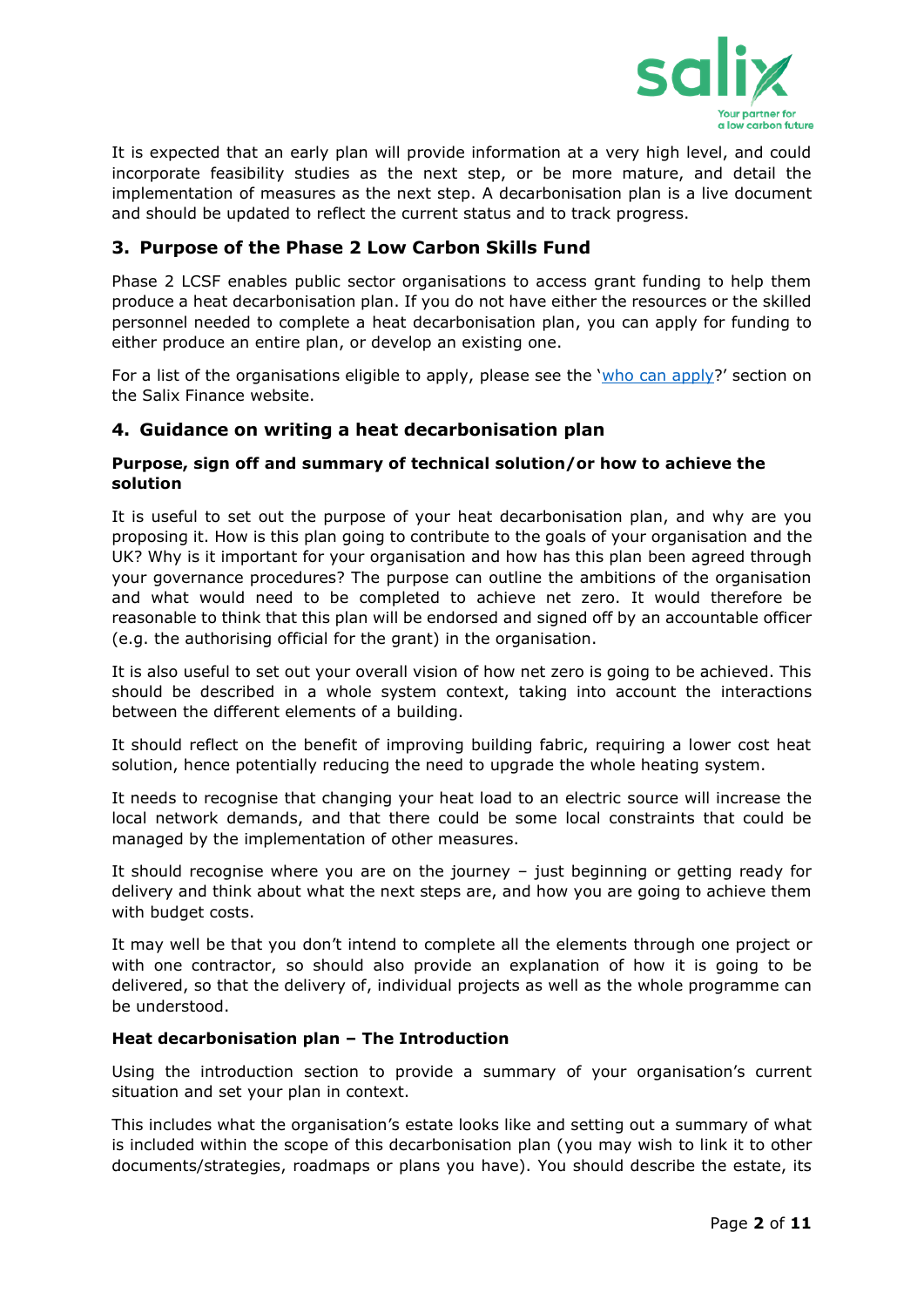

use, age, location, characteristics, if it is close to other public sector buildings, also existing systems, with their age and performance.

You should include your energy consumption and costs, your emissions, what you have already done, its impact and where you currently are in the decarbonisation journey. This will enable you to set a baseline to measure future interventions against. You should also look at what that will look like into the future, what with any other plans (e.g. new buildings/disposals) will your energy consumption, emissions and energy costs look like? That way you will be able to track how you are doing against it.

Are you just starting out or has your organisation already undertaken a lot of work to decarbonise its buildings? A local authority will have schools in its area, do these schools or other individual organisations have heat decarbonisation plans? A local authority will have many non-domestic properties that would benefit from having a heat decarbonisation plan of their own. It is worth considering that the decarbonisation of heat is one of the later steps in the journey and any plan must include reducing demand to a minimum first as well as any enabling works (for example changes to the existing heating system to support lower operating temperatures). The introduction will describe what the priority areas are and what monitoring needs to be in place to help identify necessary works.

#### **Buildings**

A section in your heat decarbonisation plan needs to be about your buildings. The section aims to provide background information on your organisation's existing non-domestic buildings. This section aims to provide background on the condition and energy consumption of these buildings:

- Portfolio
	- o How many buildings are included as part of this plan?
	- o Do you hold a building inventory? This can be just for buildings that are owned or occupied under long term leases by the Public Sector Body.
- Building characteristics
	- o What age are the buildings?
	- $\circ$  Where are they located (urban, rural) in groups/clusters or close to each other?
	- o What is located in the surrounding area?
	- o What is their use in terms of activity and occupants and hours of use?
	- $\circ$  What is the condition of the building fabric such as roofs, windows and walls?
	- o What is the estimated heat loss of the building and could this be a barrier to low carbon heating?
	- $\circ$  Are there any proposed disposals, changes in use, major refurbishments or new builds planned?

#### **Energy consumption and carbon emissions**

You should provide a section on your current energy consumption which allows you to reflect on what your current energy consumption is, the level of the quality of the data, how you collect it and could do so in the future to track change. You should also think about what looks like in terms of carbon emissions and do a forward forecast with future emissions factors to enable you to understand your business as usual trajectory.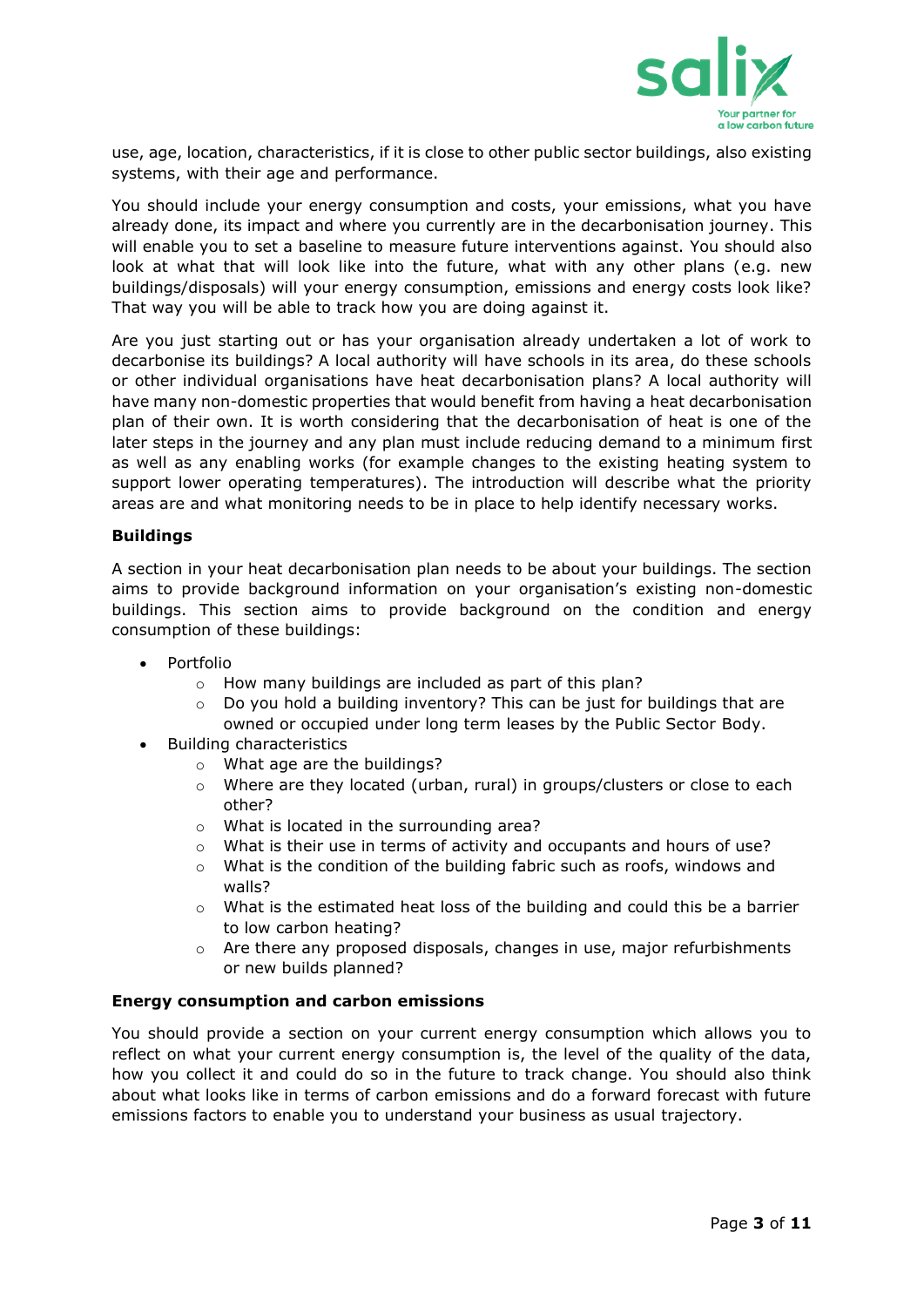

- Energy consumption
	- o Do you have energy billing information?
	- o Is existing metering/submetering installed in the buildings and are they monitored?
	- o Who pays the energy bills for these buildings?
	- o Do you have a breakdown of the current heat demand performance of these buildings ( $kWh/m^2$ ), including floor area of the buildings?
	- o Are there plans to implement additional meters?
	- $\circ$  Do you have historical energy consumption which will provide you with a baseline?
	- $\circ$  Do you have a monitoring and verification plan in place for any proposed measures?
- Carbon emissions
	- $\circ$  Do you know what your carbon emissions are against energy sources?
	- o Have you calculated them in the past so you can start to see a pattern?
	- $\circ$  Do you know what the future emissions for the site will look like to 2050?

## **Heating Systems**

A section in your heat decarbonisation plan needs to be about the current state of your buildings heating systems. This section aims to provide background on the condition and energy consumption of the heating systems. What is the age and condition of the heating systems? How are they controlled and how should they be controlled?

- What are the current heating technologies for the buildings? Or is it connected to a heat network?
- What fuel is being used by the heating system?
- If it is a heat network what is the source of the heat?
- Is it a wet system? If so:
	- $\circ$  What heat emitters are used in the building(s)? (e.g. radiators/under floor heating)
	- $\circ$  How is heat transferred throughout the building? (e.g. Low, Medium, High Temperature Hot Water/Steam)
- What is the condition of the heating system?
- If heat is provided through or combined with an air conditioning system:
	- o What is the heat distribution to the air conditioning?
		- o What type of air conditioning is it?
		- o What is the cooling system? How is that fuelled?
- How is hot water provided e.g. heating system, separate gas fired water heaters, use electric heaters? What is it used for e.g. showers, washing hands, catering.
- What does the ongoing maintenance programme look like?
- Are there sites where heating equipment is at the end of its life and due for replacement?

## **Determining the whole solution**

With the knowledge of the site and existing conditions (as well as understanding your heating systems) and the knowledge gained from exploring the following (click to jump to section), you should be in a position to explain in your plan what your solution will be:

- [Previous energy efficiency projects and existing low carbon heating technology](#page-5-0)
- [Heating networks and opportunities on site](#page-6-0)
- [Electricity loading capacity to support a switch to electric heating solutions](#page-6-1)
- [Plans for the sites](#page-7-0)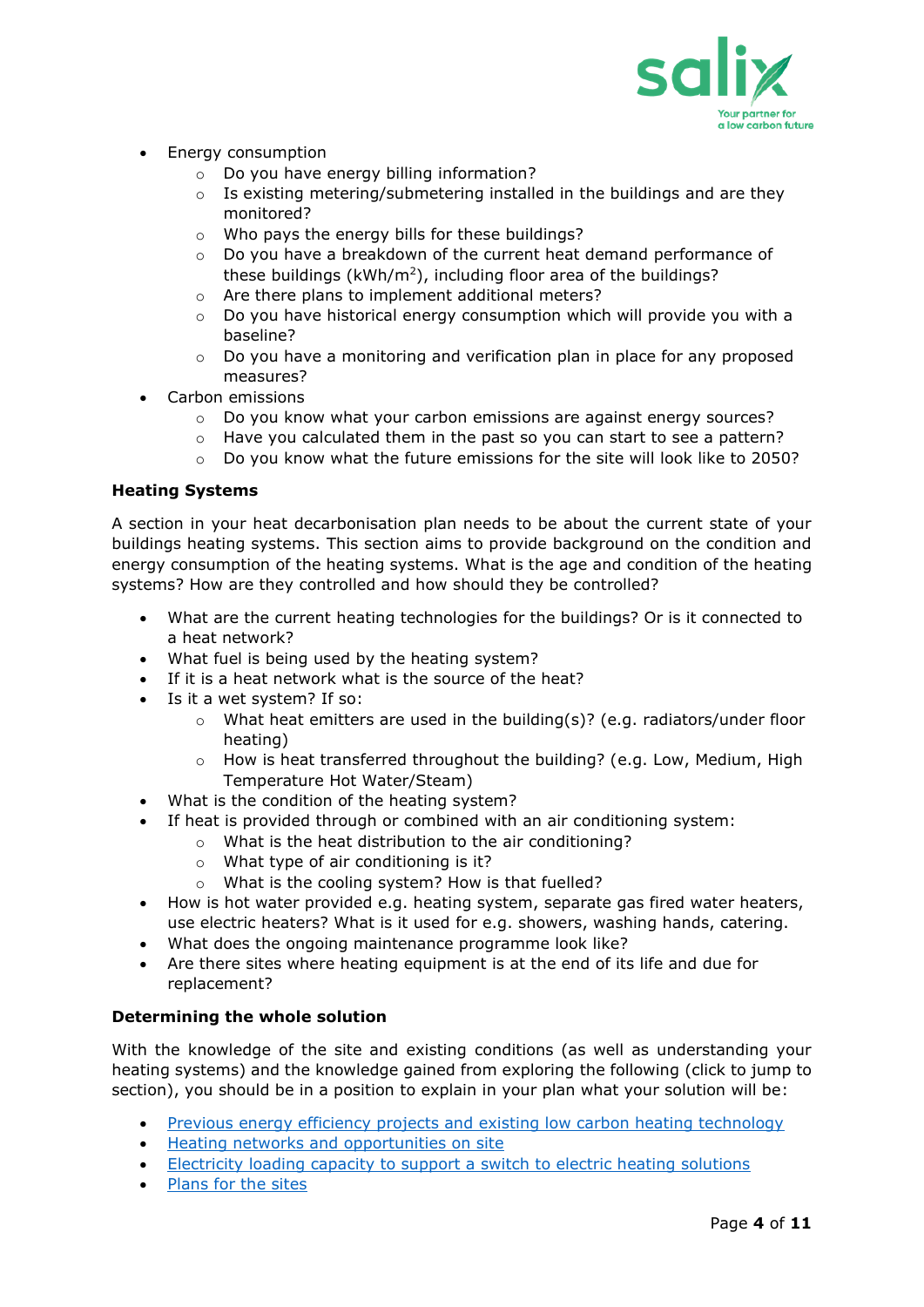

Dependent upon the stage you are at, your plan may be more or less mature. If you are at an initial stage you should record your conceptual ideas. You may have more than one and should capture them all, but with them note how easy and effective they may be to implement, and if they will achieve your goals. This will help to evaluate a shorter list of possible solutions. Questions to consider are:

- Is the solution going to work for this site?
- Will it be easy to install?
- How will it fit with other technologies on the site (will it complement them or overlap or be difficult to work together)?
- Are there other elements of a system that ought to be installed in advance or in parallel to get it to work better (i.e. building fabric improvements, controls upgrades, or ventilation)
- What energy reduction will it offer, will it move away from fossil fuels in part or fully? What will the replacement fuel supply is that readily available (i.e. biomass or electricity?)
- Are there permissions and other agreements one would need to seek before being able to go ahead (planning permission, access to land etc,)
- Who will install the technology?
- How easy will it be to operate? Who will operate it?

## **Estimating cost**

You should explain what the budget costs are in an appropriate level of detail and accuracy for the stage that you are at (initial budgets to finalised quotes from contractors). You should think about if everything has been included in your budget cost and not just the purchase and installation of the equipment. As a check you should ask yourself these questions:

- Have you captured costs from all the different parts of the process?
- Within the installation are there other things that will need to be considered such as asbestos removal, temporary heat generation, preliminaries, ancillaries and making good.

You should provide an indication of what the solution would be how you would install it and if you have any other steps to complete to get to that point (i.e. involving an M&E engineer for design, tendering or gaining quotes). The next section on delivery covers this in more detail.

## **Delivery**

You will need to think about how you are going to deliver the work the plan will recommend. You might wish to consider how you are going to get the plan through internal sign off and deliver it with consultants or contracts.

- How are the solutions going to be assessed?
- What metrics will you need to generate to gain internal sign off?
- Who is going to do that?
- How much is it going to cost? (see estimating cost)
- How are you going to commission the work/what procurement route?
- How long will it take?
- How are you going to manage the contract and oversee the outputs (linked to the section on Resource)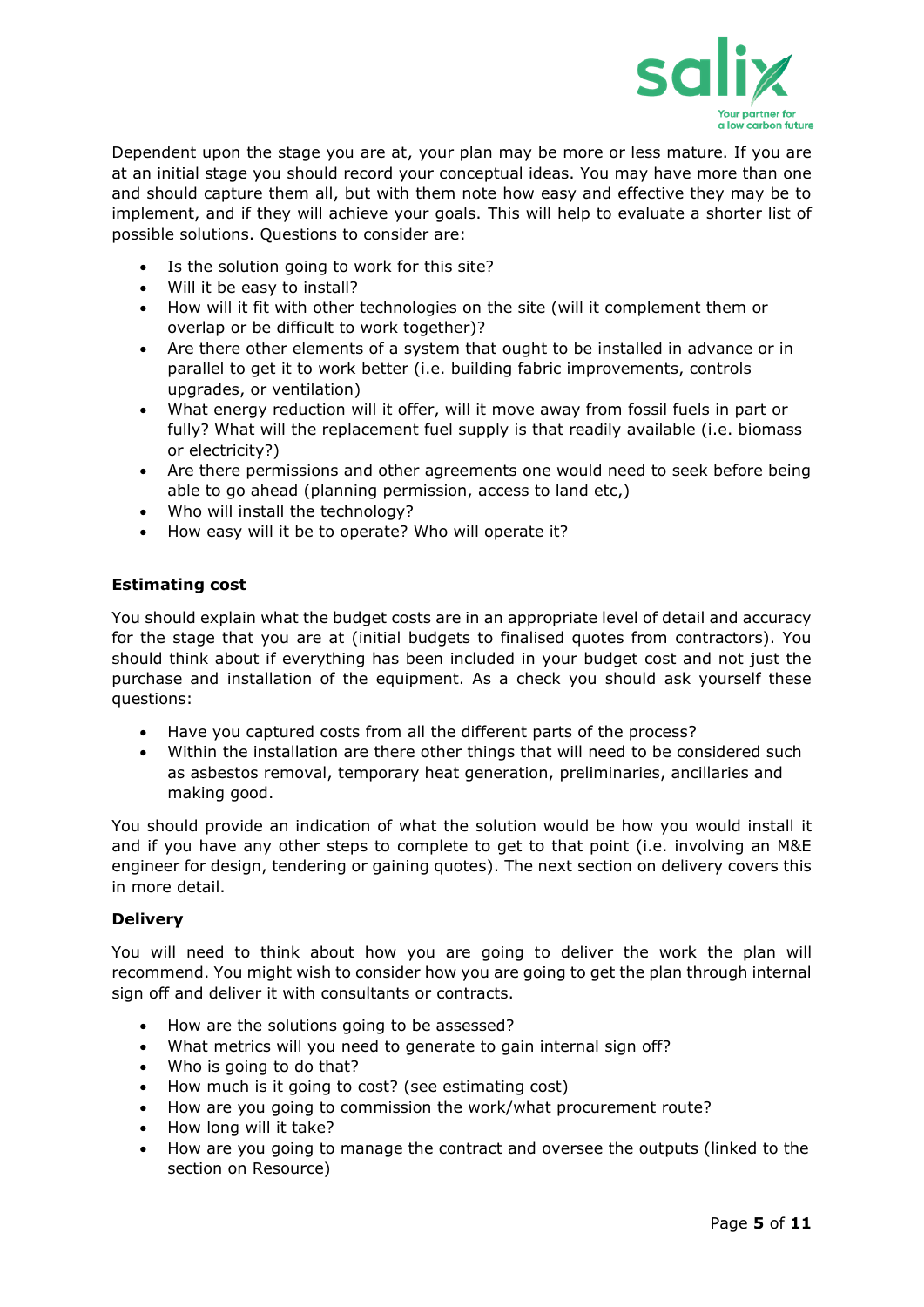

• What you think the overall longer-term delivery might look like (it is expected that this will be very approximate but show a rough plan for the overall delivery)

If this has already been established, then the plan should show what the overall implementation plan is detailing how it will be taken forward including:

- What the overall budget costs and benefits are expected to be?
- What the timeline for delivery will be?
- What the delivery model is likely to look like?
- How it is going to be managed (linked to resource)

#### **Resources**

This section of the heat decarbonisation plan aims to provide context on the existing resources available and outline the future resources required to develop and deliver the heat decarbonisation plan. Once you know what you are planning to deliver (see section delivery for more details) it is essential to make sure that there is enough resource to be able to coordinate it. Things you would need to know in advance of considering resource are:

- How many projects you plan to undertake across the portfolio?
- Over what time period?
- What the delivery route would be (who would undertake what roles and what would you outsource and what would remain within the organisation)
- What is the governance for the investment and delivery?

With those in mind then you are in a position to consider:

- How would this programme be driven within the organisation?
- Who would be responsible for coordinating it?
- Who is going to be senior sponsor and report on progress?
- Who is responsible for managing and monitoring the ongoing energy consumption across the estate and who will be overseeing the delivery of the plan? Would they be the same person? Would they have time to do everything?
- Are the individuals overseeing any project appropriately trained, or will additional training be required to deliver the heat decarbonisation plan?
- What is the existing resource for the identification, development, and delivery of the heat decarbonisation plan? Is it sufficient to deliver the scale that you need to?
- What are the anticipated resource requirements for the delivery of heat decarbonisation plan?
- Will this require additional human resource?
- Will it require additional financial resources?
- What is the resource plan which would support delivery?

#### <span id="page-5-0"></span>**Previous energy efficiency projects and existing low carbon heating technology**

This section of the heat decarbonisation plan aims to outline all previously implemented energy efficiency works that have taken place and if any further energy efficiency works are planned and how these have been factored into the transition to low carbon heat.

- Have any energy efficiency works been completed in the buildings previously? If so what and did they deliver?
- Are there more projects that are planned?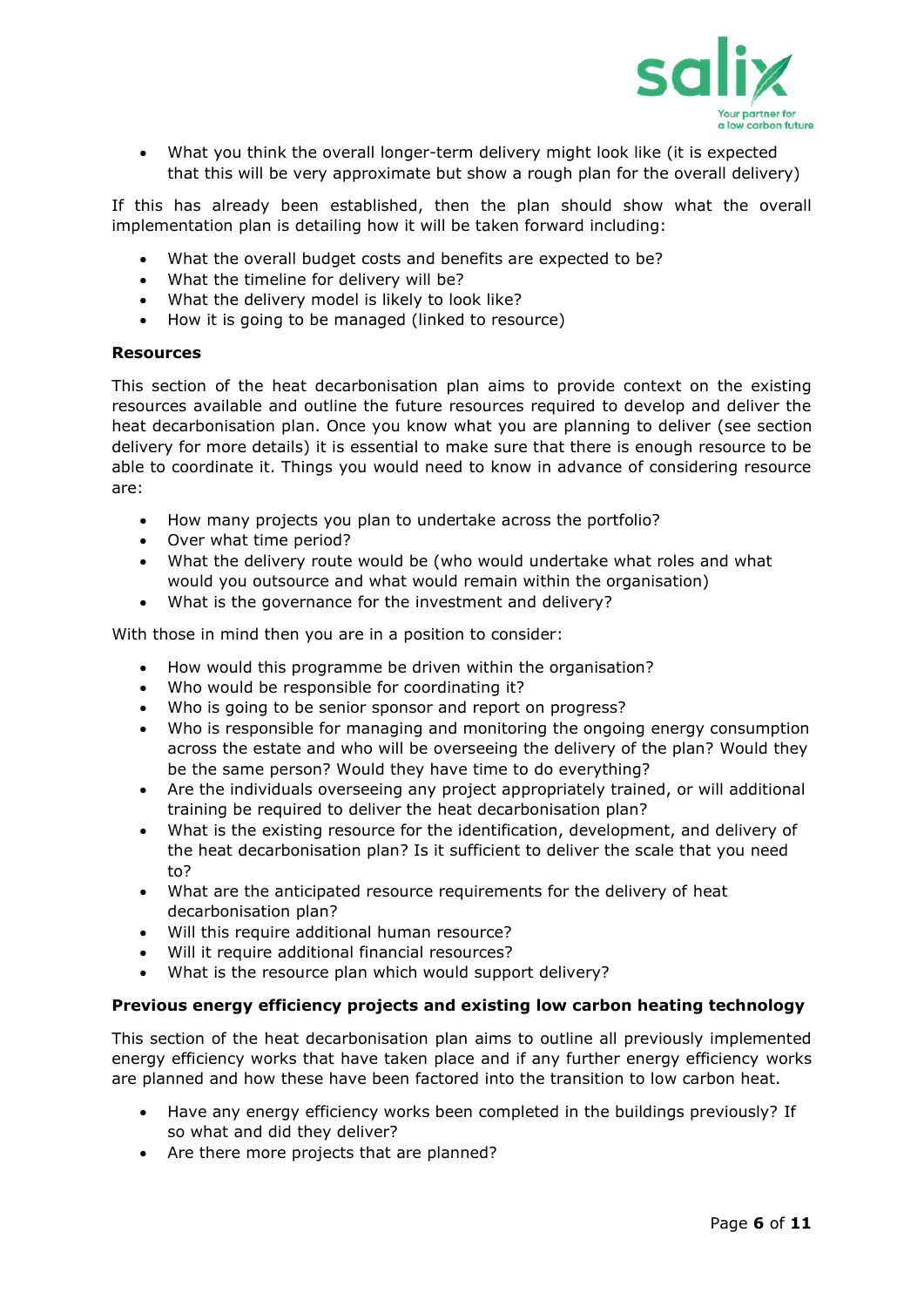

• What type of project are they? Have you got a list of the projects knowing which are heat (direct/nontraded/scope 1 related) and other (primarily scope 2)?

Within the pipeline are there plans to improve the thermal efficiency and airtightness of the buildings? (Note that these might come from routine end of life replacement of windows, doors, roofing materials etc.). This stresses the importance of making the link between estate management and energy management in ensuring these aspects are captured.

• If applicable, has the proposed reduction in energy demand resulting from these energy efficiency measures been incorporated into the sizing of the low carbon heating system?

#### <span id="page-6-0"></span>**Heating networks and opportunities on site**

This section aims to understand whether you have any local heat resources available that could facilitate the transition to low carbon heat. It is important to understand what the heat source is, to establish if it is low carbon. If this is the case, a short-term delay in order to wait for a heat network to be available to the organisation is an important consideration. Large public sector buildings or campuses with a high heat demand can provide a baseload for a district heating network which will have benefits for the wider community.

- Are there any existing or planned heat network developments located close to the sites that your buildings could connect to?
- Is there scope for the organisation to provide a potential baseload for a future heat network to benefit the wider community?
- Are there any other sources of secondary heat in proximity to the site(s) or on site?
- These may include:
	- o Heat Sources such as: water, air, ground
	- o Heat recovery opportunities
		- Sewer, industrial sites or anywhere where there is waste heat such as data centres or battery storage sites
		- Energy from waste e.g. Potential for anaerobic digestion
		- **•** Significant cooling plant

#### <span id="page-6-1"></span>**Electricity loading capacity to support a switch to electric heating solutions**

By adding additional electrical loading through the switching of your heat source, there is a chance that there won't be enough electrical capacity coming into your building(s) or in the wider area.

The cost of increasing the electrical supply to a site can vary substantially (and can be high). Therefore it should be investigated before any projects are commissioned.

This section aims to ask the questions which would help you understand what you might need to do.

- Do you know what the increased demand of a heat pump or other electrified heat load, plus any electric vehicle (EV) charging would be for your building (s).
- Do you know what the current capacity of the building(s) are?
- Do the sites have their own medium voltage network?
- Can you give some details on the rating and the loading capacity of the network?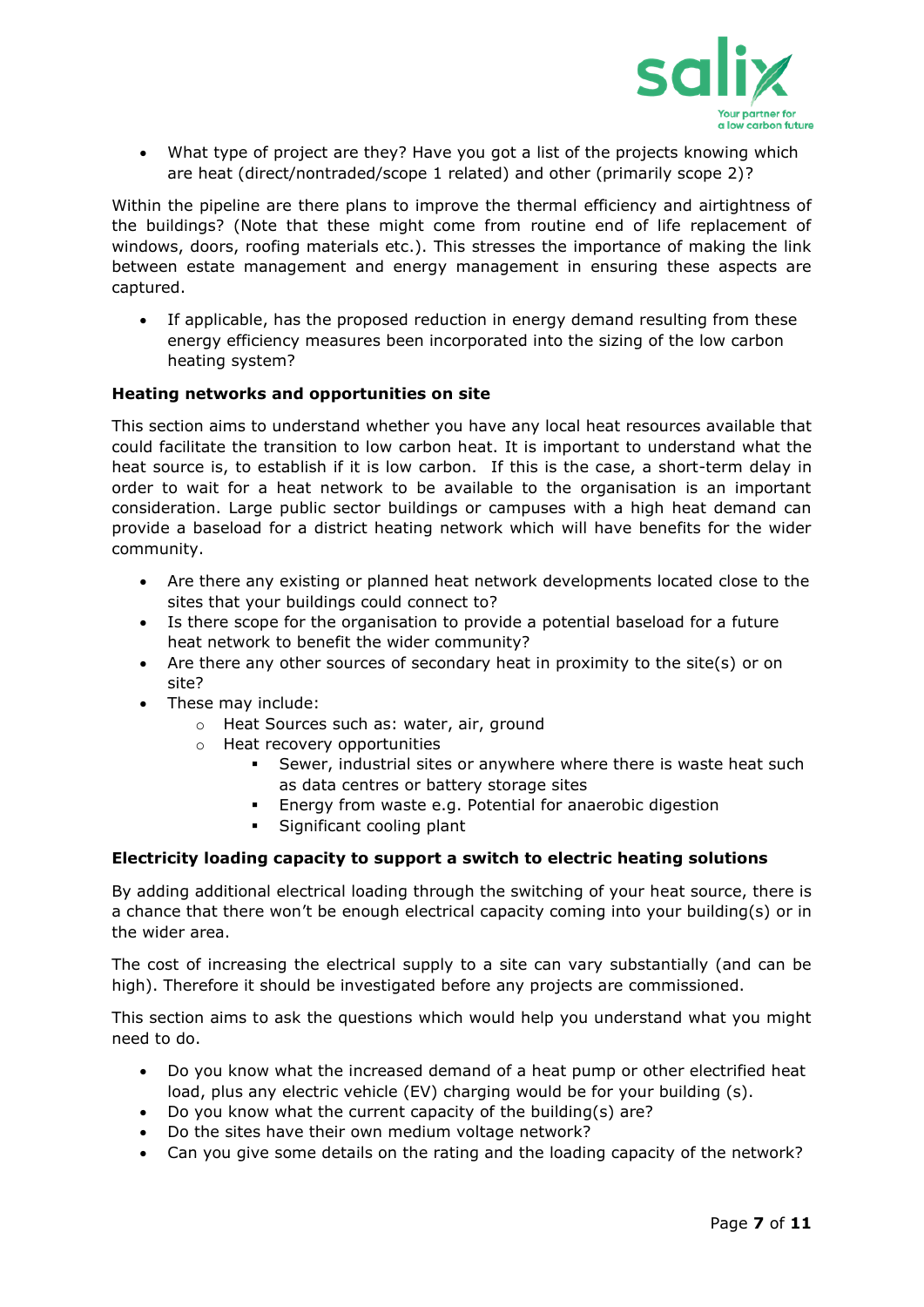

- Is there sufficient capacity for the additional electrification of your estate (refer to the contract agreement with your Distribution Network Operator (DNO))?
- Have any energy efficiency or renewable generation measures been implemented previously to reduce electricity consumption of the buildings?
- Are there any further significant measures that can be considered to reduce electricity demand of the buildings (e.g. light emitting diode (LED) lighting and controls)?
- Are there plans to increase capacity?
- Have you contacted the DNO about increasing electrical loading?
- Is there potential on site to install/increase renewable generation to support the increase in electrical demand from low carbon heating solutions?
- Does the site have any existing EV charging stations and future plans (note that this will also affect the overall site capacity)?

## **Supporting information**

This section brings together the energy data you have used to support the heat decarbonisation plan. It should include the following supporting information:

- Display Energy Certificates (DECs)
- Age of buildings and, where possible, U values of building elements
- Energy consumption data across the estate, to include where possible half hourly data and as granular as possible
- Energy costs across the estate
- Maintenance costs
- Current contractual agreements (e.g. facilities management) and their targets
- Target emission savings for the decarbonisation plan
- Site surveys
- Floor plans
- Images of the systems and building fabric.
- Heating system/building fabric condition reports.
- Heating and electrical schematics.
- Heat loss calculation for the buildings.

## <span id="page-7-0"></span>**Plans for the sites**

This section outlines plans for sites and the proposed expansion or rationalisation of sites that are in the public domain. This section could consider:

- Any planning restrictions or planning guidance in your area (including listed status of buildings)?
- Plans for demolition and rebuilding, major refurbishment or change of use, occupancy, or operational hours?
- Are there plans that are in the public domain for expansion or rationalisation of sites or change of usage?
- Plans for new builds and the planning standards for new builds in your area?
- Planning guidance for heating systems and energy efficiency in new builds in your area/buildings?
- Building standards and building regulations?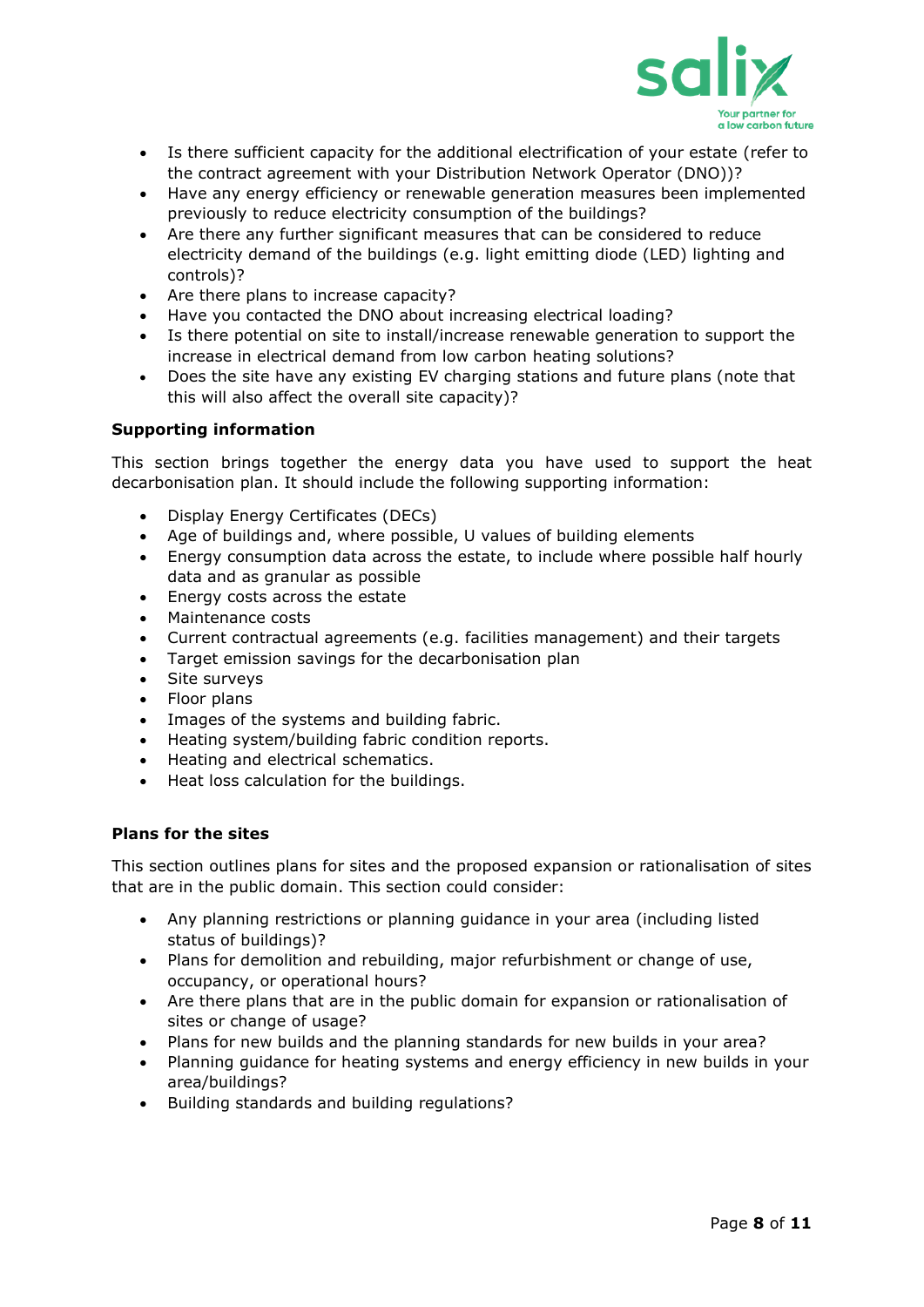

### **Key challenges**

This section aims to explain the main challenges that the organisation faces in decarbonising heat and the support that the organisation needs to meet your decarbonisation targets. The challenges (i.e. barriers or key risks) can be summarised and are likely to include:

- What is the internal governance?
- Who would need to sign off on this work?
- Does the current business case process allow for carbon emissions?
- What are the challenges in decarbonising heat in your buildings?
- Are any of your buildings listed buildings?
- What options are available?
- What is the cost?
- What resources are required?
- Are partnership arrangements in place for different organisations to work together?
- Are procurement frameworks in place to enable timely delivery? Are they able to cover the technology and the scale?
- What commercial agreements for funding and finance are available beyond Salix?
- Are there public consultation exercises that are required to take place and has this been factored into the plan?
- Are there border issues that must be considered?
- Are there other environmental issues that impact on the plan?
- Are there any challenges within the supply chain for the recommended technologies?
- Installation/onsite risks?

## **5. Information about the Phase 2 LCSF**

#### **Dates for submission of the heat decarbonisation plan**

Heat decarbonisation plans which have been funded by the Phase 2 Low Carbon Skills Fund must be completed by the  $31<sup>st</sup>$  March 2022. Completed heat decarbonisation plans should be submitted to [Phase2LCSFgrants@salixfinance.co.uk.](mailto:Phase2LCSFgrants@salixfinance.co.uk)

When the heat decarbonisation plan is submitted there should be clear information explaining how the heat decarbonisation plan was formally approved by the organisation.

#### **Heat decarbonisation plan Support Tool**

To support the development of a heat decarbonisation plan, a support tool can be downloaded [here.](https://www.salixfinance.co.uk/sites/default/files/Phase_2_LCSF_HDP_Support_Tool%20V2.xlsx) This is a place where you can enter the specific details and figures in the following sections. The Support Tool will build up a database of the buildings on your estate, their current energy performance and opportunities to reduce the carbon footprint.

It is suggested that this is used to complement other material that you may have collected, and to offer an option to assessing the options. If you have had studies done by others into the replacements of specific heat sources, they are likely to provide a more accurate or bespoke solution for the situation.

#### **Advice and support**

Salix is available to answer questions regarding the application process in advance of the application deadline. Please email our team at Salix at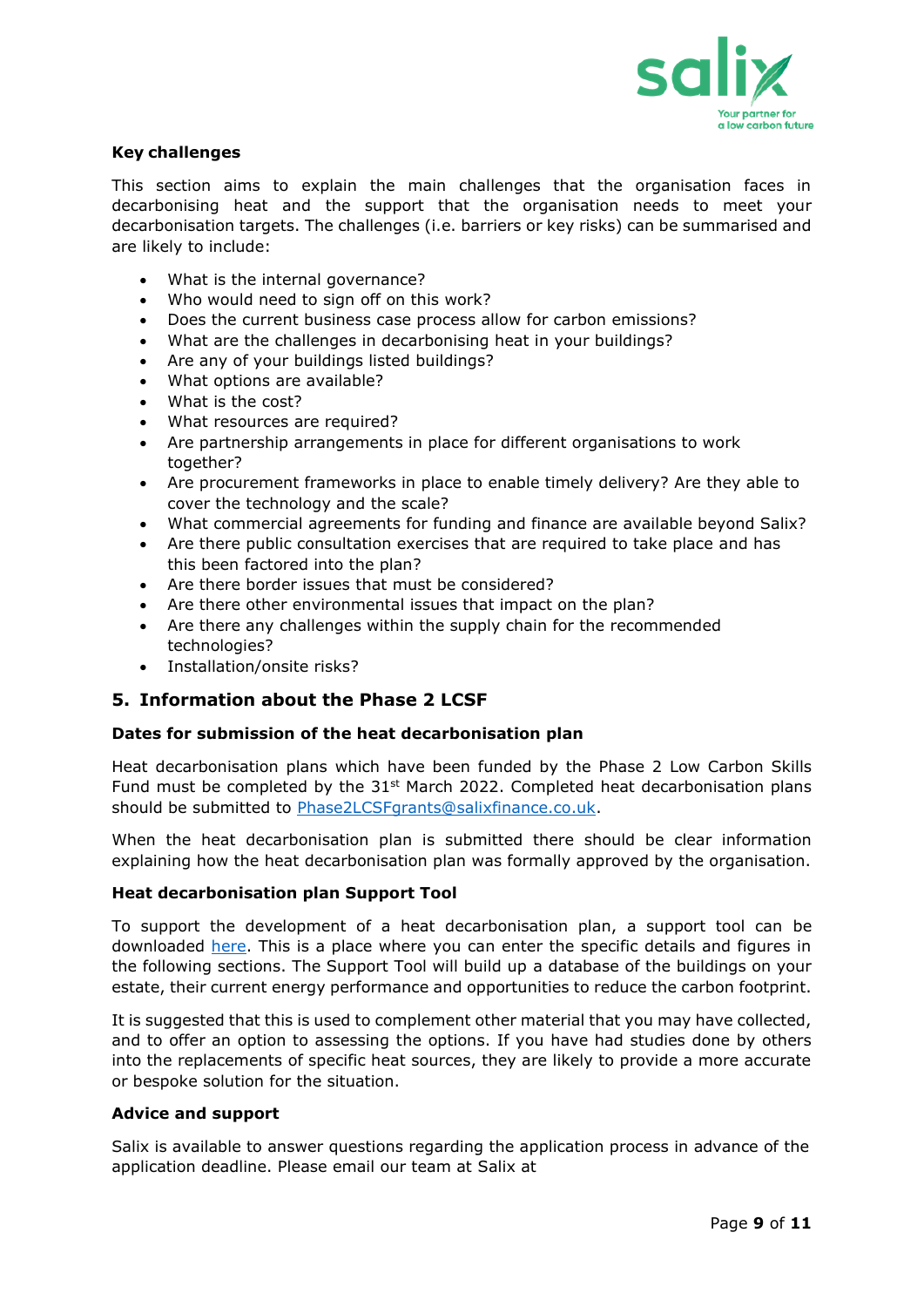

[Phase2LCSFgrants@salixfinance.co.uk.](mailto:Phase2LCSFgrants@salixfinance.co.uk) Our team will endeavour to answer your query within three working days, for complex enquiries this may take a little longer.

We will also be running a series of webinars aimed at talking clients through the application process, these are published on our website [here.](https://www.salixfinance.co.uk/P2LCSF_Support_Resources)

#### **Glossary**

**Carbon baseline** – A greenhouse gas or carbon emissions baseline is the estimate of the emissions over a set period that can be used to measure progress. Any year can be used, the more data that is available and the earlier the baseline, the better.

**Distribution Network Operator (DNO)** – Electricity grid operator, there are fourteen across the UK.

**Electrical loading** – Is the electrical power required by an appliance to operate.

**Feasibility studies** – A report that evaluates the practicality and deliverability of a proposed project. A feasibility study aims to: holistically appraise the strengths and weaknesses of an existing system; deduce opportunities and risks present in different solutions; consider the resources required to complete the project; and conclude the best course of action or likelihood of success.

**Heat demand** – The quantity of heat needed to maintain the desired internal temperature of a building during the external variable temperatures in a year.

**Heat loss calculation** - Heat transfer is the transfer of heat energy due to a difference in temperature across two points. A heat loss calculation allows for the assessment of the heat flow in a building and the overall heat demand needed to meet the desired room temperature. This assessment requires knowledge of the building size, fabric condition and internal/external temperatures.

**HDP Support Tool** - The Heat Decarbonisation Plan support tool is an excel file that can be downloaded from the Salix website by following the link at page 9 in this HDP Guidance.

This support tool provides a place to capture information that will form the basis of your heat decarbonisation plan. This will provide a database of buildings information to be included in the HDP. Building data is for pre and post decarbonisation design and focuses on the heating system, fabric insulation and electric system together with low carbon heating and energy efficiency measures.

The purpose of the tool is to create a data base of the buildings on an applicant's estate. The tool should be provided together with the HDP by March 2022.

**Kilowatt hour (kWh)** - a unit of energy equal to one kilowatt (kW) of power sustained for one hour. This is the standard unit for measuring energy usage.

**Local network demands** – is the increased pressure placed on a DNO by the added electrical loading of appliances, such as, heat pumps and Solar PV units.

**M&E engineer** – Mechanical and Electrical systems engineers can also be referred to as building services engineers. They are responsible for the heating, water, electrical and telecoms systems inside a building. These engineers are typically involved in the design and installation of building systems or oversee their maintenance and operation.

**Net zero** – A target to achieve a state in which the activities of an organisation result in no net impact on the climate from the release of greenhouse gas emissions. This is achieved by reducing greenhouse gas emissions, in line 1.5°C pathways or time-based